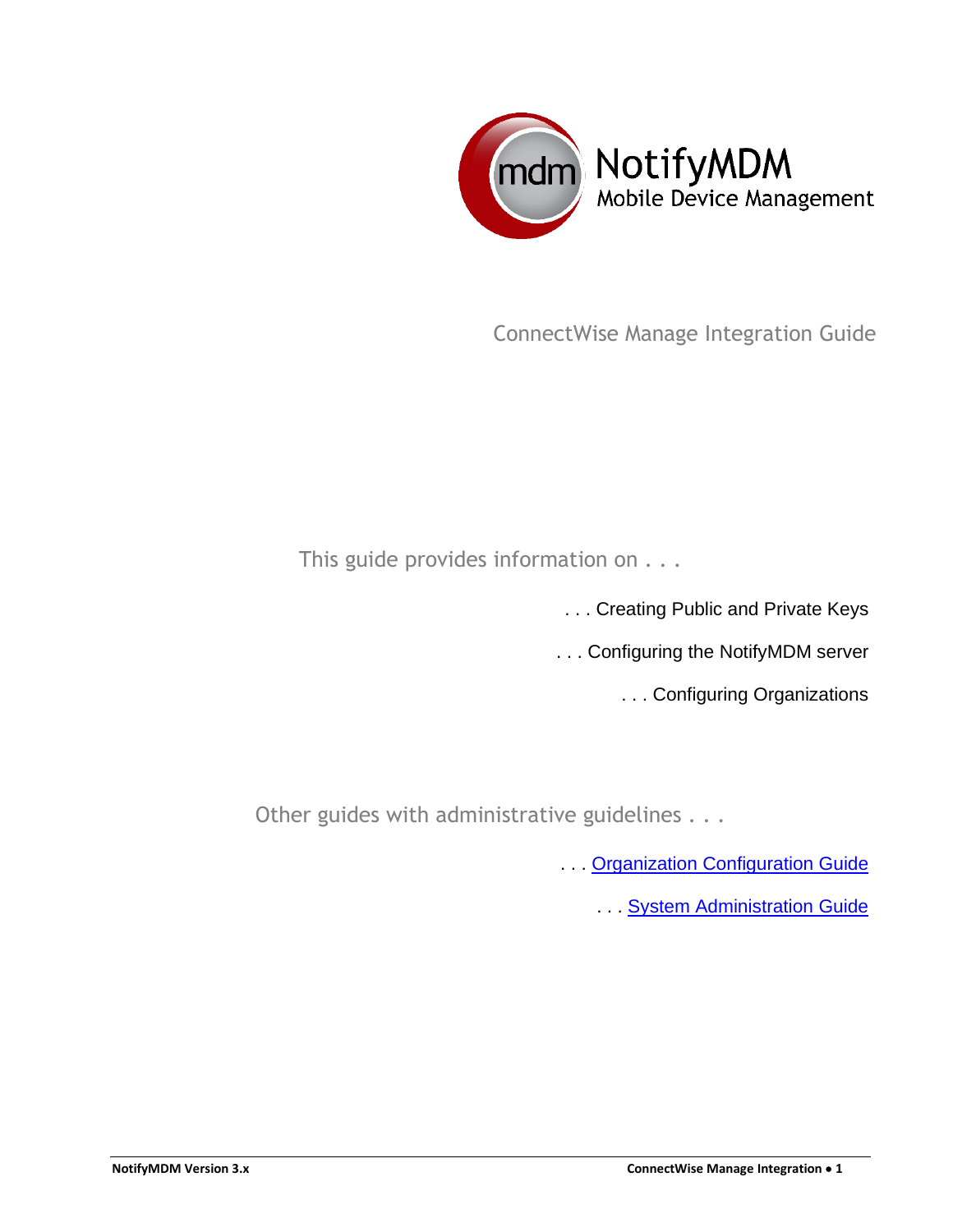### **Introduction**

MobileRMM™ powered by NotifyMDM is the first MDM to be integrated with ConnectWise Manage.

By integrating ConnectWise Manage, managed service providers (MSPs) and IT service providers can finally offer a mobile remote management and monitoring solution to their customers.

The integration will provide ConnectWise Manage users with up-to-date device configuration information as mobile devices are enrolled into the MobileRMM™ platform. Providing configuration information will enable trouble tickets to be generated by the Manage platform. In addition, billing data in the product section of the Agreement will be updated to reflect an accurate count of users utilizing the MobileRMM™ platform.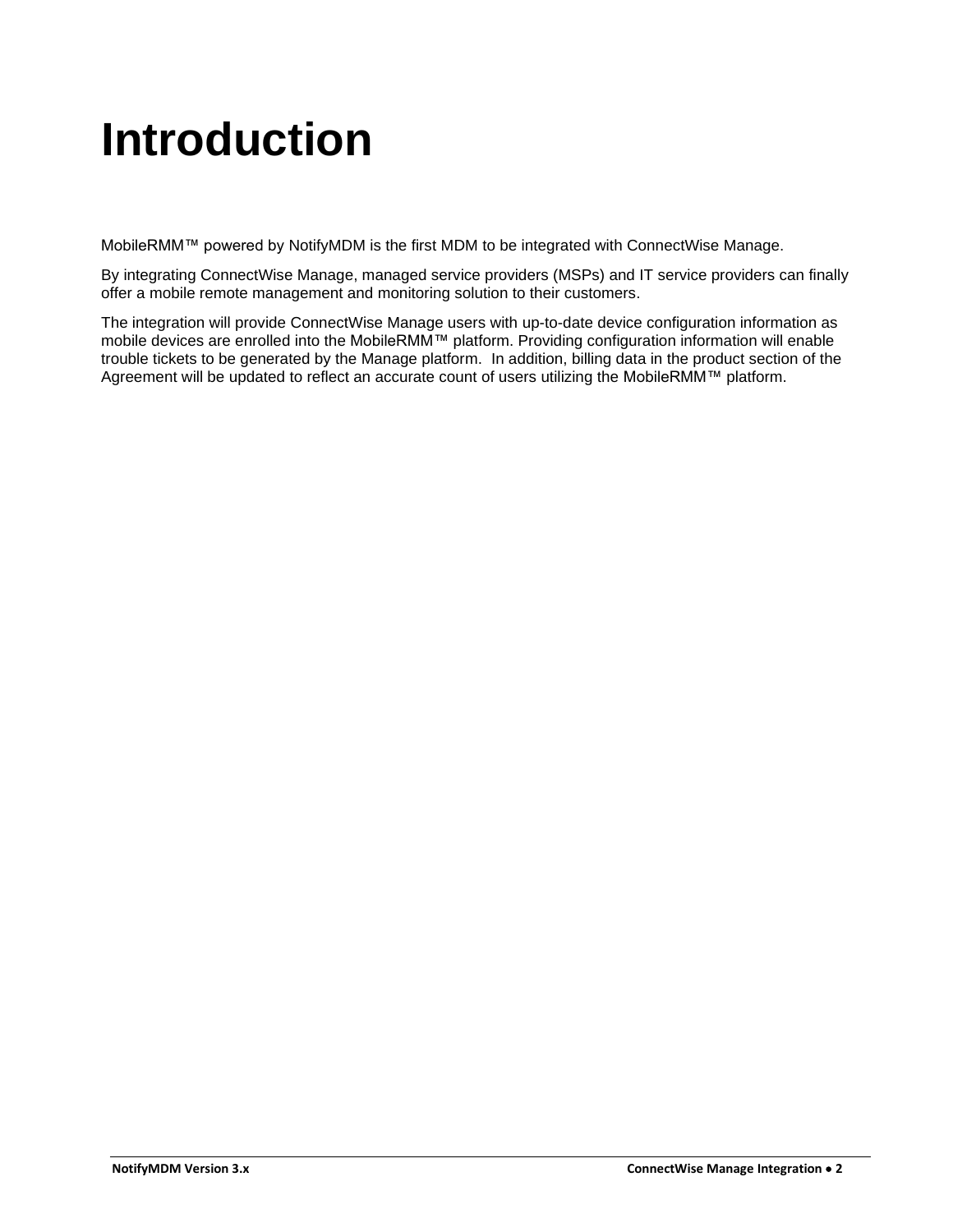## **Creating Public & Private Keys**

#### **Creating public and private keys in ConnectWise Manage**

Creating an integration between ConnectWise and NotifyMDM Integration with ConnectWise Manage requires that you provide API keys. API keys are public and private keys that are generated by ConnectWise Manage for an integration account.

To create API keys in ConnectWise Manage:

- 1. In ConnectWise Manage, click **System** -> **Members** and either select an existing member or create a new one. The member you select must have all the rights necessary to set up the integration. See [API Keys Tab -](https://docs.connectwise.com/ConnectWise_Documentation/090/040/010/040/010) API Member from ConnectWise.
- 2. On the **Member Maintenance** screen, click the **API Keys** tab and then click the **New Item** button.
- 3. In the Description field, type a description for the newly created keys (for example, NotifyMDM Integration).
- 4. Click the **Save** button to save the new item.
	- The two API keys are generated and displayed in the **Public Key** and **Private Key** fields. The private key is displayed only at the time it is created.
	- **There is no way to recover the private key after the API Keys tab is closed,** so make a note of both keys or copy them to the Clipboard.
	- You will have to specify these keys when you configure the integration with ConnectWise Manage.

| Members - API Members > Public API Keys > API Keys<br><b>Andy Bell (AndyB)</b>                    |                 |                           |  |  |  |
|---------------------------------------------------------------------------------------------------|-----------------|---------------------------|--|--|--|
| Details                                                                                           | <b>API Keys</b> | ශ<br><b>API Logs</b>      |  |  |  |
| $^+$                                                                                              | ▧<br>圕          | History $\vee$<br>Ш<br>¢٠ |  |  |  |
| <b>Public API Key</b>                                                                             |                 |                           |  |  |  |
| Description:                                                                                      |                 | $\star$                   |  |  |  |
| <b>Public Key:</b>                                                                                |                 | $\star$                   |  |  |  |
| Private Key:                                                                                      |                 | $\star$                   |  |  |  |
| Note: The private key is only available at the time the key is created. Please make a note of it. |                 |                           |  |  |  |

For more information about API Keys see: [API Keys Tab -](https://docs.connectwise.com/ConnectWise_Documentation/090/040/010/040/010) API Member from ConnectWise.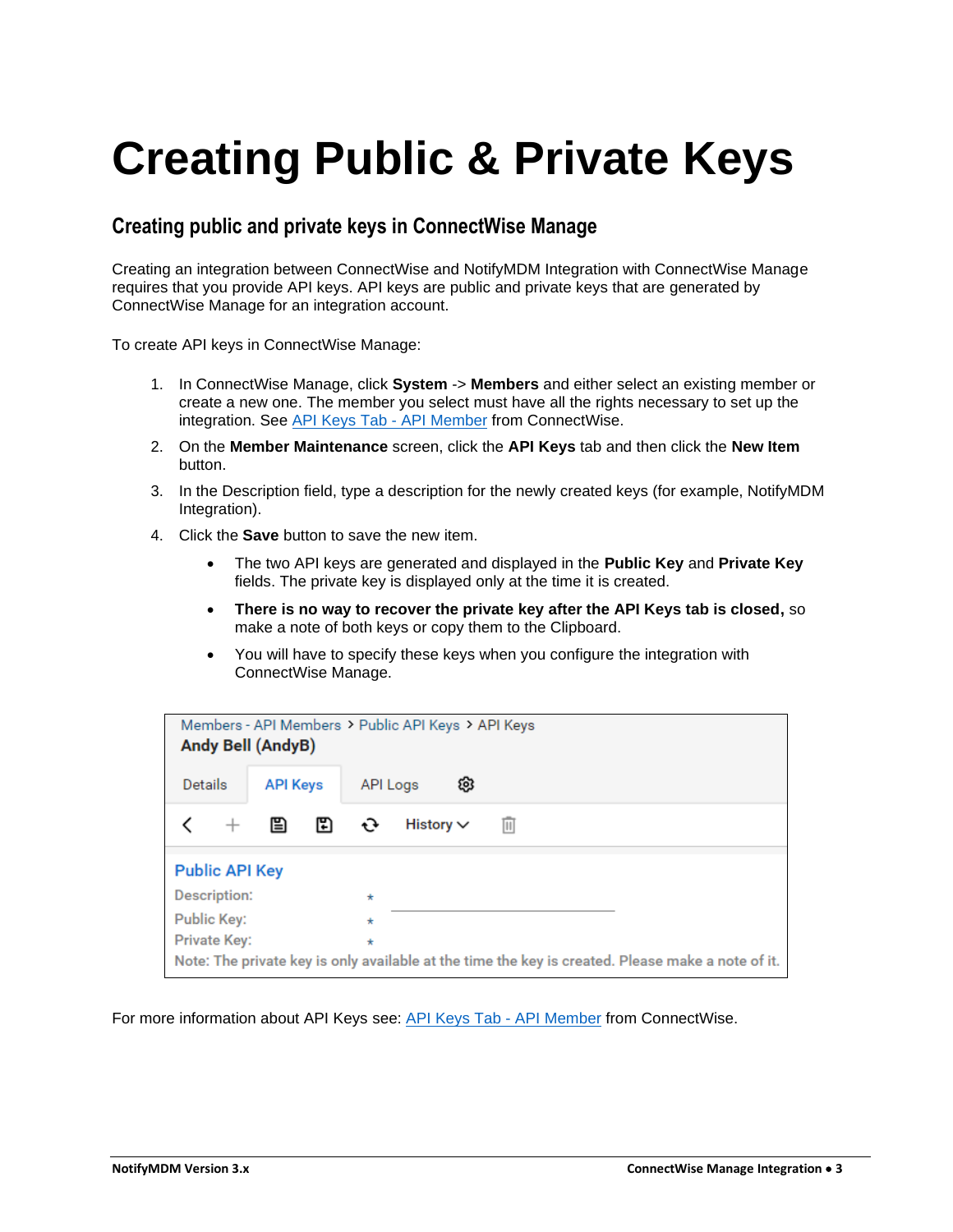# **Configuring NotifyMDM**

#### **Configuring the NotifyMDM server**

NotifyMDM integration requirements:

- ConnectWise Manage Server Address
- API Public Key
- API Private Key
- ConnectWise CompanyID

Once the API Keys have been created you will need to configure the NotifyMDM server to communicate with your ConnectWise Manage server. You will need to log into the NotifyMDM server as a System Administrator. From the dashboard, select *System Management.* From the menu panel, select *System Administration* > *System Settings*. Click the **ConnectWise Manage Setup** button and fill in the required information.

| ConnectWise Manage Setup |                                                                                          | ×      |
|--------------------------|------------------------------------------------------------------------------------------|--------|
| Welcome                  | ConnectWise Manage Server Address: *<br>Company ID: *<br>Public Key: *<br>Private Key: * | Finish |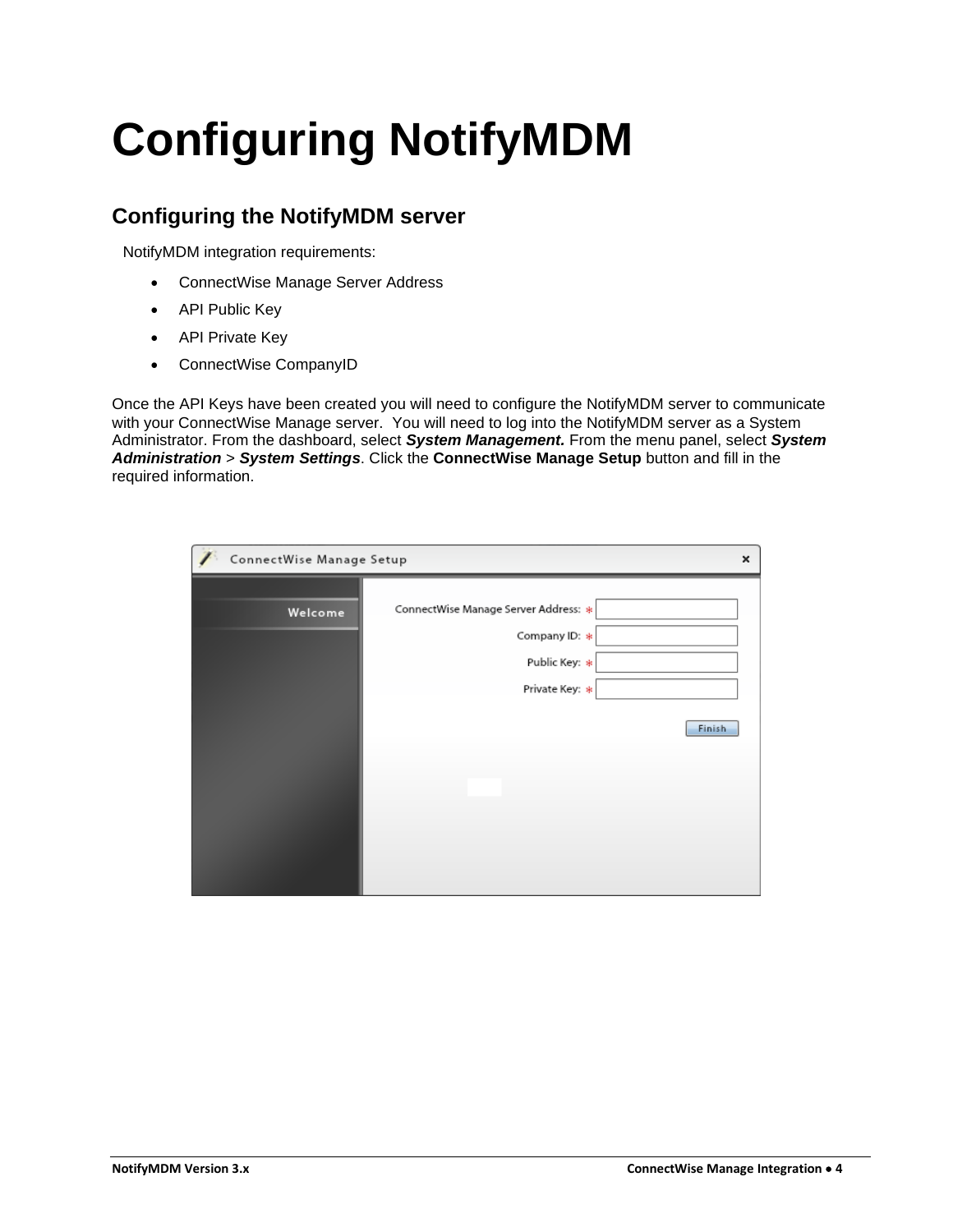# **Configuring Organizations**

### **Configuring Organizations with Companies within ConnectWise Manage**

Once the communication with NoitfyMDM and ConnectWise Manage has been established you will need to configure each NoitfyMDM organization with the corresponding company in ConnectWise Manage.

From the NotifyMDM System Management page, select System Settings.

| Mobile Device<br>MANAGEMENT<br>Save Changes                                                                                                                                      | Activity Monitor<br>and Alerts | Smart Devices<br>and Users                                                                                                                                                                                | Organization<br>Management | User and Device<br>Reporting                               | System<br>Management | Logout   Help | Alerts - (0)<br>Hello, admin@dc03.notify.net<br>Change Password   Switch Org |
|----------------------------------------------------------------------------------------------------------------------------------------------------------------------------------|--------------------------------|-----------------------------------------------------------------------------------------------------------------------------------------------------------------------------------------------------------|----------------------------|------------------------------------------------------------|----------------------|---------------|------------------------------------------------------------------------------|
| System Management                                                                                                                                                                |                                | Settings > System Administration > System Settings                                                                                                                                                        |                            |                                                            |                      |               |                                                                              |
| Organization<br>Organization Administrators                                                                                                                                      |                                | System Settings                                                                                                                                                                                           |                            |                                                            |                      |               | $\blacktriangle$                                                             |
| License<br>About MDM                                                                                                                                                             |                                | <b>ConnectWise Manage Settings</b>                                                                                                                                                                        |                            |                                                            |                      |               |                                                                              |
| $\blacktriangleright$ $\Box$ Organization Administrative Roles<br>System Administration<br>Organizations<br>Organization Licensing<br>Database Task Scheduler<br>OpenID Provider |                                | ConnectWise Manage Server Address: * staging.connectwisedev.com<br>Company ID: * notifytech_f<br>Public Key: * IZrIAeE23pS5Ny7M<br>****************<br>Private Key: *<br>Remove Connectwise Manage Server |                            |                                                            |                      |               |                                                                              |
| Plug-Ins<br><b>System Administrators</b>                                                                                                                                         |                                | OrganizationName                                                                                                                                                                                          |                            | <b>Company Name</b>                                        |                      |               | <b>Product Name</b>                                                          |
| System Administrative Roles                                                                                                                                                      |                                | <b>Notify Technology</b>                                                                                                                                                                                  |                            | N/A                                                        |                      |               | N/A                                                                          |
| System Group E-mailing                                                                                                                                                           |                                | BlueWeb, Company                                                                                                                                                                                          |                            | N/A                                                        |                      |               | N/A                                                                          |
| <b>System Settings</b>                                                                                                                                                           |                                | DigitalTorch, Inc.                                                                                                                                                                                        |                            | N/A                                                        |                      |               | N/A                                                                          |
| ▶ Update Management                                                                                                                                                              |                                | Endsight                                                                                                                                                                                                  |                            | N/A                                                        |                      |               | N/A                                                                          |
| $\triangleright$ $\square$ View Logs                                                                                                                                             |                                | Green Torch, Inc.                                                                                                                                                                                         |                            | N/A                                                        |                      |               | N/A                                                                          |
|                                                                                                                                                                                  |                                | High Design, Co.                                                                                                                                                                                          |                            | N/A                                                        |                      |               | N/A                                                                          |
|                                                                                                                                                                                  | ۰                              | Configure Organization                                                                                                                                                                                    |                            | Sync Now   Last Sync Time: 12/08/2019 6:03 PM (-05:00 GMT) |                      |               | $\overline{\mathbf{v}}$<br>ь                                                 |